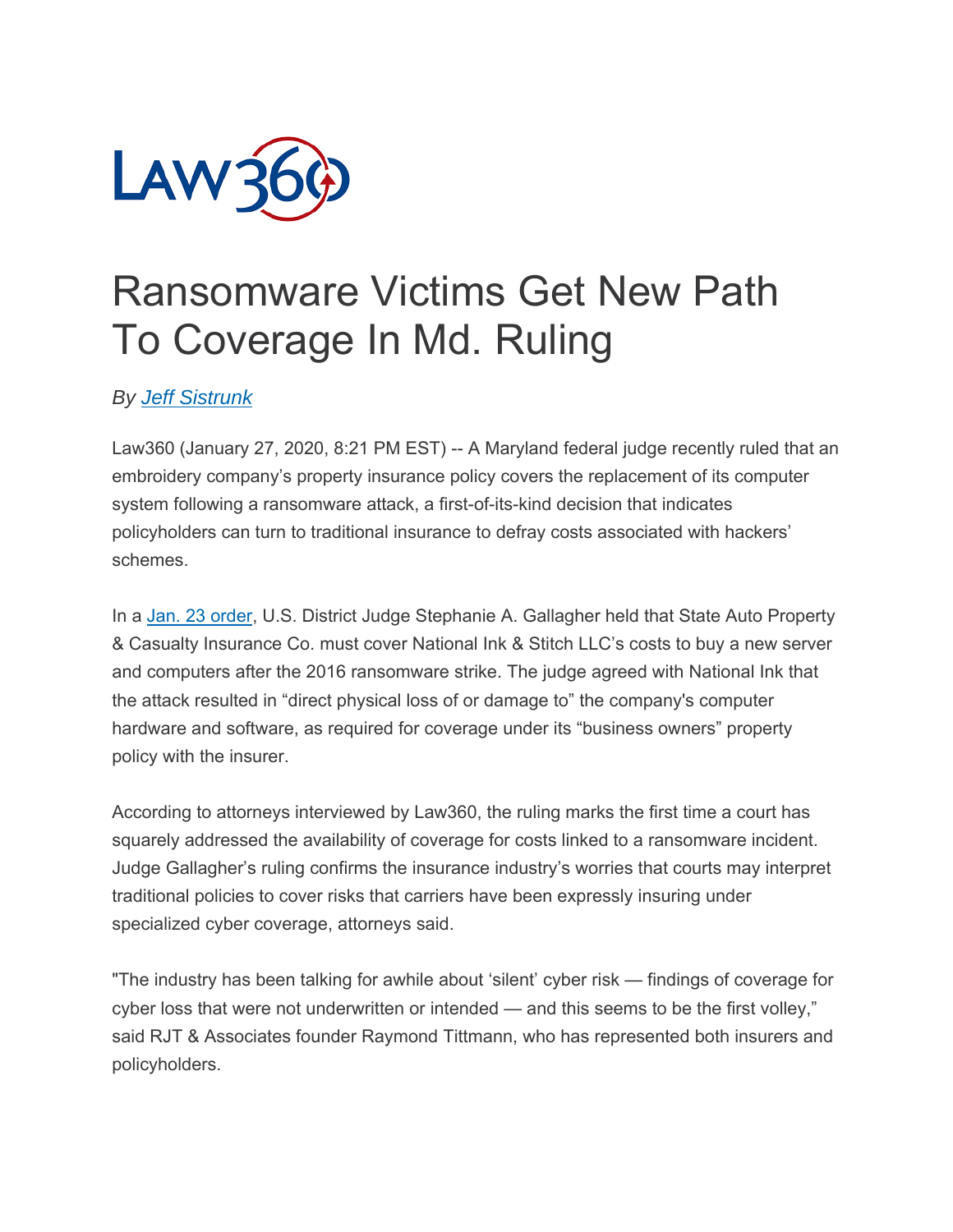The roots of the case date back to December 2016, when National Ink's computer server was hit with a ransomware attack, preventing the Owings, Maryland-based embroidery and screen printing company from accessing its art files and nearly all of its software programs. National Ink agreed to pay the anonymous attacker a bitcoin to restore access to its data and software, but when the scammer still refused to remove the virus, the company brought in a security contractor to replace and reinstall all its software and place protective programs on its system.

Court filings indicate the security updates left National Ink's computers running more slowly, and the company later discovered that remnants of the ransomware virus were likely still lurking in its system, threatening to reinfect it. Instead of wiping its whole system clean, National Ink decided to buy an entirely new server and computers and start over from scratch.

When National Ink turned to State Auto for coverage of the replacement costs, though, the insurer balked. In response, the embroidery company filed suit in Maryland federal court in July 2018. The two sides filed cross-motions for summary judgment late last year.

State Farm contended that because National Ink only lost intangible data and could still use its systems to run its business, there was no direct physical loss under the business owners policy. National Ink countered that the policy language indicates that computer files and software are property that can be subject to a direct physical loss and that, furthermore, its computers themselves sustained damage "in the form of impaired functioning."

Judge Gallagher agreed with National Ink on both fronts, finding that a slew of rulings dating back two decades backed the company's stance that its computers sustained direct physical damage because the ransomware slowed them down. While those decisions didn't directly address a ransomware scenario, the judge was persuaded by their holdings suggesting that "loss of reliability, or impaired functionality demonstrate the required damage to a computer system, consistent with the 'physical loss or damage to' language in the policy," the judge wrote.

"Here, not only did plaintiff sustain a loss of its data and software, but plaintiff is left with a slower system, which appears to be harboring a dormant virus, and is unable to access a significant portion of software and stored data," the district judge wrote. "Because the plain language of the policy provides coverage for such losses and damage, summary judgment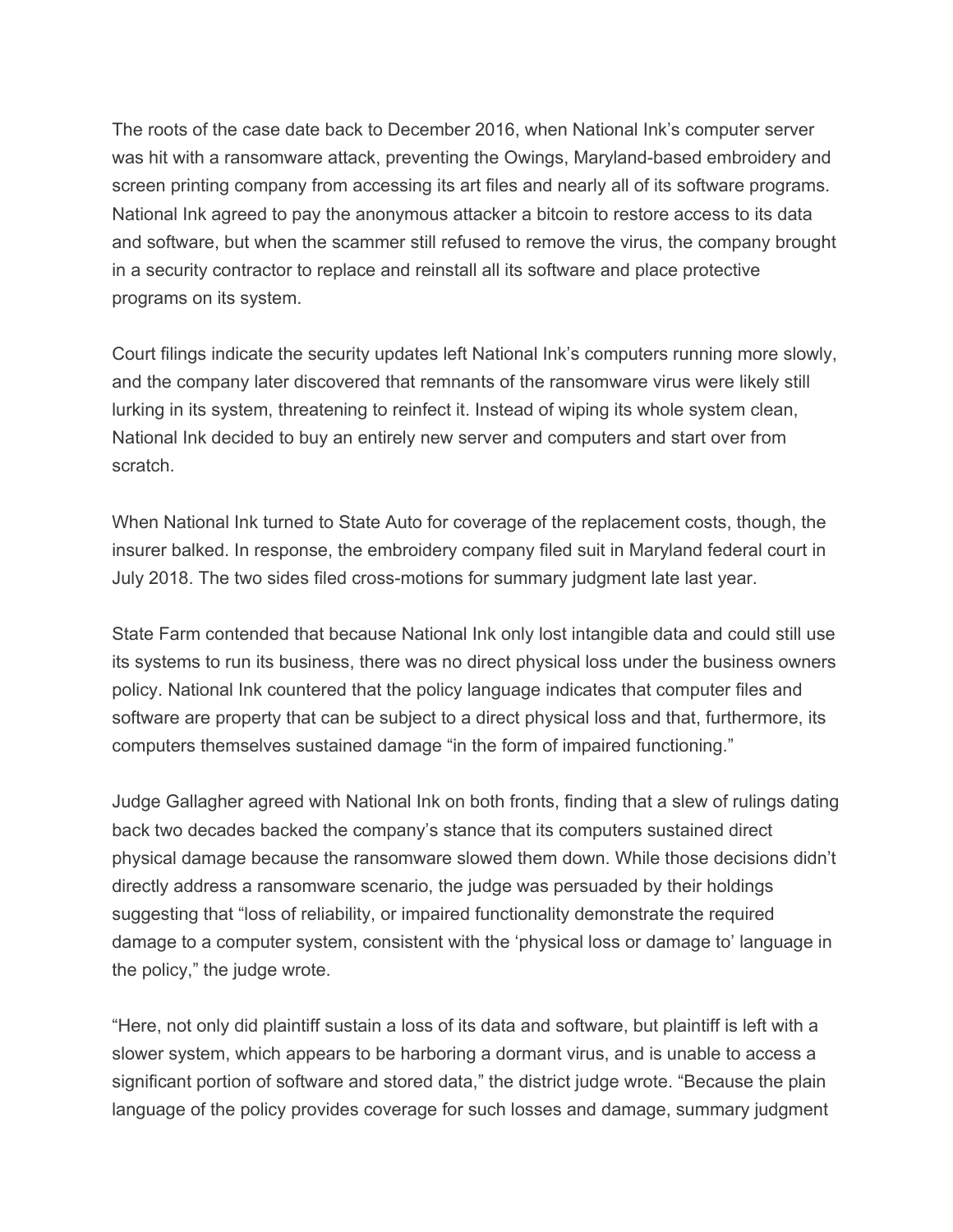will be granted in favor of plaintiff's interpretation of the policy terms."

Hunton Andrews Kurth LLP partner Walter Andrews, who represents policyholders, said the ruling illustrates why companies that experience cyberattacks should review and consider making claims under "all potential insurance policies and not just ones that are so-called 'cyber' policies.'"

According to Andrews, Judge Gallagher's acknowledgment that coverage is available for a computer system that is damaged but not completely inoperable is significant because that holding "more closely tracks the real world of computer attacks." In reality, having a computer that only partially functions can cost a business substantial sums of money, he said.

"Computer viruses — such as those caused by ransomware — can cause substantial harm to a computer system and a policyholder's business," he said. "The virus can slow the computer down significantly and prevent the business from accessing much of its software and data."

Likewise, Barnes & Thornburg LLP partner Scott Godes said State Auto's stance effectively ignores the financial hardship that a policyholder can face after a ransomware strike blocks access to critical files or programs.

"It is unrealistic for an insurer to say that, because the policyholder is able to take everything on a computer and start over from scratch by wiping and reformatting the drives and server, there is no property damage," said Godes, who counsels policyholders. "That strikes me as analogous to saying that, if there is a dent in a car and it can be pulled out, there is no property damage."

However, Joshua Mooney, co-chair of White and Williams LLP's cyber law and data protection group, said he believes Judge Gallagher's opinion broadened the property coverage in State Auto's policy into unintended risks.

According to Mooney, who represents insurers, the decision "missed the forest for the trees" by getting stuck on the question of whether National Ink's electronic data and software were tangible or intangible, when the State Auto property policy at issue doesn't even contain terms limiting coverage to tangible property. By focusing so much attention on that issue,